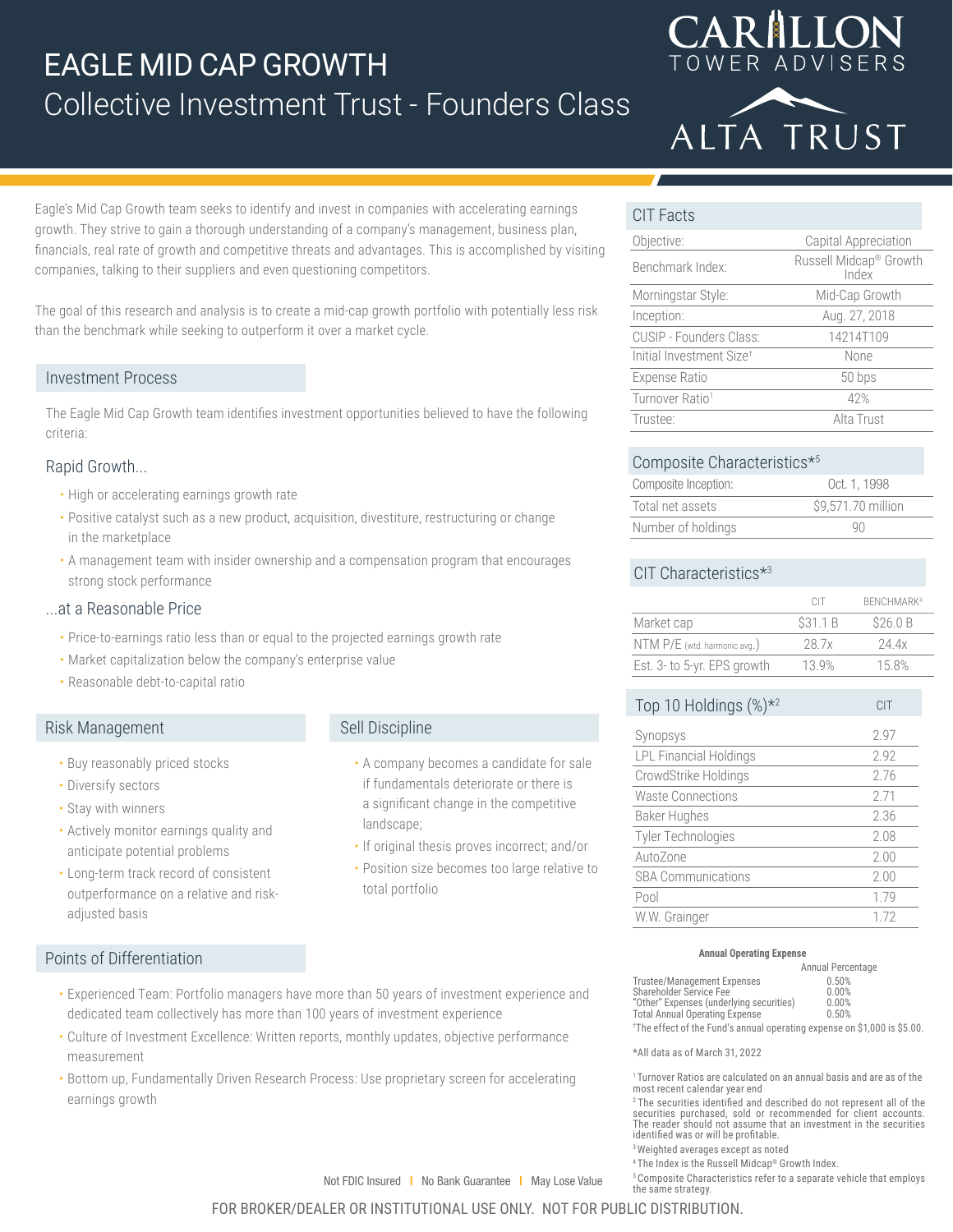# EAGLE MID CAP GROWTH Collective Investment Trust - Founders Class





# EAGLE MID CAP GROWTH COLLECTIVE INVESTMENT TRUST



# EAGLE MID CAP GROWTH COMPOSITE6 (SUPPLEMENTAL INFORMATION)



\*CIT gross performance calculations are based off an unpublished GAV rounded to two decimal places.

Prior to the inception date of the Eagle Mid Cap Growth CIT Founders Class (CIF), the investment manager maintained an investment strategy referred to as composite which is used in the CIF. The CIF and the composite performance represent separate products that employ the same strategy. The composite performance is primarily shown to give potential investors additional information on how the strategy employed<br>by the CIF has p performance does not necessarily represent what investor returns would have been in the CIF.

Gross-of-fee performance figures presented do not reflect the deduction of investment advisory fees. A client's returns will be reduced by the advisory fee and other expenses incurred in the management of its<br>account. For

6 The related performance of the Eagle Mid Cap Growth Composite is the historical performance for a composite of separately managed accounts for the time periods referenced. This performance is representative of the Eagle Mid Cap Growth strategy employed by the Eagle Mid Cap Growth Collective Investment Trust. The one-, three-, five-year and Since Inception returns are annualized. Periods less than one year are not<br>annualized. redeemed, may be worth more or less than their original cost. Current performance may be lower or higher than the performance information quoted. To obtain current month-end performance information, please contact your Carillon Tower Advisers sales professional. Please see attached disclosures, which form an integral part of this presentation.

### **Alta Trust Disclosures**

a. Alta Trust is a South Dakota chartered Trust company that acts as the Trustee of this Collective Investment Fund. Collective Investment Funds are bank maintained and not registered with the Securities and Exchange Commission. The Declaration of Trust for the Trust describes the procedures for admission to and withdrawal from a Fund. The Declaration of Trust and the Fund's Employee Benefit Summary should be read in conjunction with this information statement and is hereby incorporated by reference. A copy of these documents may be obtained by contacting Alta Trust at info@trustalta.com

b. Before investing in any Fund, please consider the Fund's investment objective, strategies, risks, and expenses. Be sure to consult with your financial, legal and professional tax advisors prior to investment in any Fund. Performance is expressed in USD. Past performance does not guarantee future results. The performance data quoted represents past performance and current returns may be lower or higher. All investing involves risk, including potential loss of principal. There is no guarantee that the Fund will achieve its objective.

c. Fund Restriction/Limitations: This Collective Investment Fund may only accept assets of defined contribution plans that are part of a pension, profit sharing, stock bonus or other employee benefit plan of an employer for the exclusive benefit of employees or their beneficiaries and is (i) exempt from federal income taxes under Section 501 (a) of the code, by reason of qualifying under Section 401(a) or 414(d) of the code or (ii) is part of an eligible deferred compensation plan maintained by a state or local governmental unit under Section 457(b) of the Code ("Section 457 Plan"), which is either exempt from or not subject to income taxation.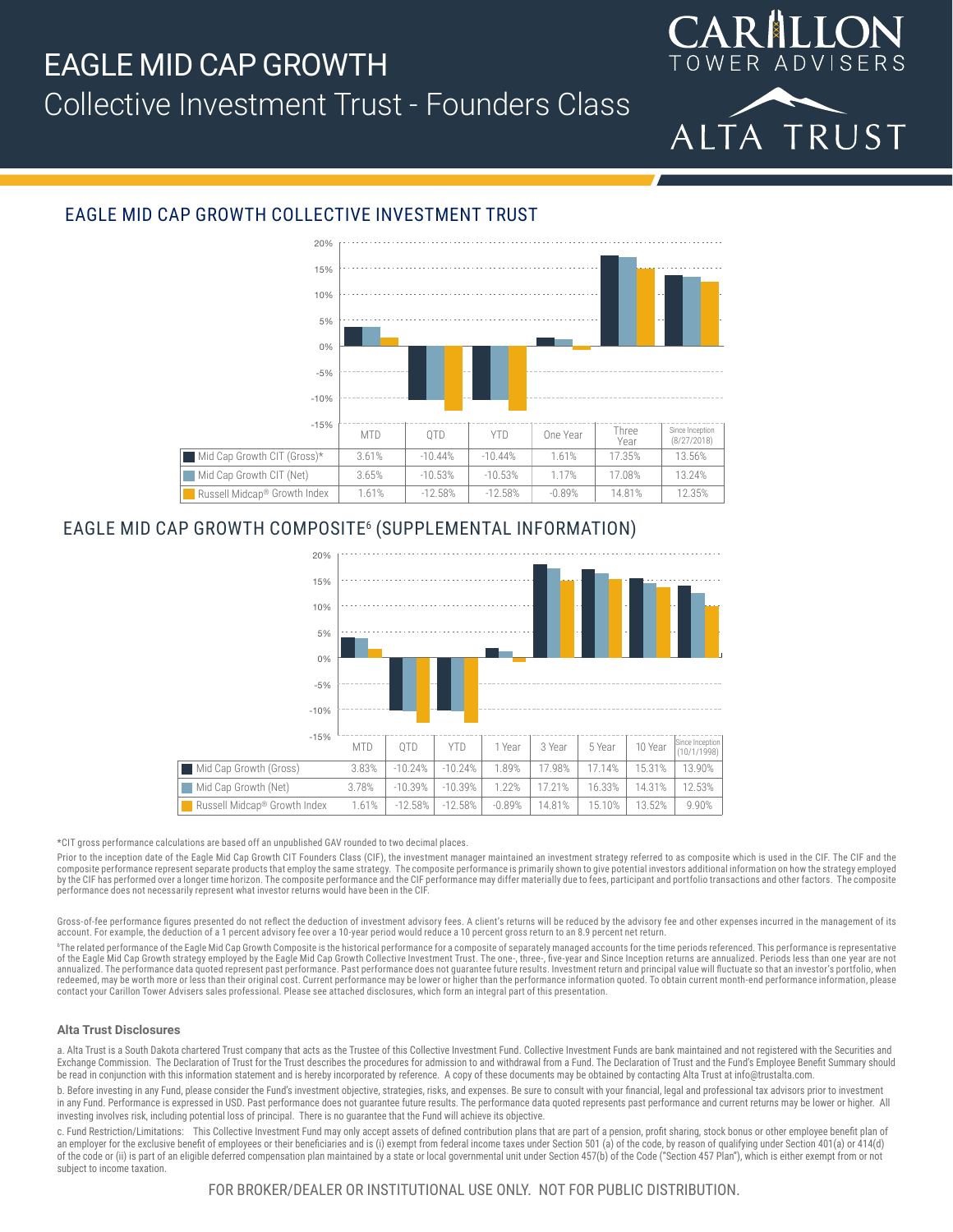

 $\bigcap$   $A$ 

RILION

# GIPS PERFORMANCE (SUPPLEMENTAL COMPOSITE)

## Eagle Mid Cap Growth (all as of March 31, 2022)

|                   | Net Composite<br>Return | Russell Midcap®<br><b>Growth Benchmark</b><br>Return | Composite<br>Dispersion | 3-year<br>Composite<br>Dispersion | $3$ -year<br>Composite<br>Dispersion | Number of<br>Portfolios | Assets<br>(\$ Millions) | Percent<br>of Eagle's<br>Assets | <b>Total Firm</b><br>Assets<br>(\$ Millions) |
|-------------------|-------------------------|------------------------------------------------------|-------------------------|-----------------------------------|--------------------------------------|-------------------------|-------------------------|---------------------------------|----------------------------------------------|
| 2022*             | $-10.39%$               | $-12.58%$                                            |                         |                                   |                                      | 25                      | 8,611.4                 | 23.17%                          | \$37,169                                     |
| 2021 <sup>†</sup> | 11.79%                  | 12.73%                                               |                         |                                   |                                      | 25                      | 9,855.1                 | 24.49%                          | 40,237                                       |
| 2020              | 40.10%                  | 35.59%                                               | 0.15%                   | 23.36%                            | 21.75%                               | 26                      | 9,475.4                 | 24.85%                          | 32,442                                       |
| 2019              | 34.89%                  | 35.46%                                               | 0.31%                   | 15.74%                            | 14.07%                               | 21                      | 7,288.9                 | 24.85%                          | 29,336                                       |
| 2018              | $-6.09%$                | $-4.74%$                                             | 0.40%                   | 15.07%                            | 13.00%                               | 18                      | 4,956.6                 | 20.91%                          | 23,709                                       |
| 2017              | 30.30%                  | 25.27%                                               | 0.33%                   | 12.29%                            | 11.04%                               | 14                      | \$3,493.8               | 13.65%                          | 25,600                                       |
| 2016              | 6.92%                   | 7.34%                                                | 0.33%                   | 13.39%                            | 12.35%                               | 15                      | 1,761.2                 | 8.05%                           | 21,869                                       |
| 2015              | 2.34%                   | $-0.20%$                                             | 0.24%                   | 12.35%                            | 11.47%                               | 12                      | 1,453.1                 | 6.95%                           | 20,895                                       |
| 2014              | 9.65%                   | 11.92%                                               | 0.12%                   | 12.58%                            | 11.02%                               | 11                      | 915.2                   | 3.92%                           | 23,346                                       |
| 2013              | 37.65%                  | 35.76%                                               | 0.34%                   | 17.21%                            | 14.83%                               | 10                      | 834.8                   | 3.49%                           | 23,900                                       |
| 2012              | 15.96%                  | 15.80%                                               | 0.60%                   | 20.72%                            | 18.16%                               | 12                      | 655.6                   | 3.42%                           | 19,165                                       |
| 2011              | $-8.98%$                | $-1.66%$                                             | 0.23%                   | 22.23%                            | 21.12%                               | 10                      | 547.5                   | 3.30%                           | 16,578                                       |
| 2010              | 30.36%                  | 26.39%                                               | 0.75%                   |                                   |                                      | 10                      | 454.4                   | 2.76%                           | 16,468                                       |
| 2009              | 39.68%                  | 46.30%                                               | 0.65%                   |                                   |                                      | 9                       | 290.7                   | 2.13%                           | 13,668                                       |
| 2008              | $-39.21%$               | $-44.32%$                                            | 0.15%                   |                                   |                                      | 8                       | 204.2                   | 1.94%                           | 10,538                                       |
| 2007              | 25.44%                  | 11.42%                                               | 0.25%                   |                                   |                                      | 8                       | 334.5                   | 2.35%                           | 14,224                                       |
| 2006              | 8.07%                   | 10.64%                                               | 0.25%                   |                                   |                                      | 8                       | 336.7                   | 2.60%                           | 12,952                                       |
| 2005              | 7.23%                   | 12.10%                                               | 0.91%                   |                                   |                                      | 6                       | 367.5                   | 3.17%                           | 11,584                                       |
| 2004              | 11.19%                  | 15.48%                                               | 0.21%                   |                                   |                                      |                         | 606.6                   | 5.84%                           | 10,394                                       |
| 2003              | 31.78%                  | 42.72%                                               | N.M.                    |                                   |                                      | 3                       | 202.3                   | 2.48%                           | 8,151                                        |
| 2002              | $-13.45%$               | $-27.41%$                                            | N.M.                    |                                   |                                      |                         | 100.9                   | 1.77%                           | 5,685                                        |
| 2001              | 3.60%                   | $-20.16%$                                            | N.M.                    |                                   |                                      |                         | 103.0                   | 1.76%                           | 5,867                                        |

### **Notes**

1. Eagle Asset Management, Inc. ("Eagle") claims compliance with the Global Investment Performance Standards (GIPS®) and has prepared and presented this report in compliance with the GIPS Standards. Eagle has been independently verified for the periods from January 1, 1982 to December 31, 2020. A firm that claims compliance with the GIPS standards must establish policies and procedures for complying with all the applicable requirements of the GIPS standards. Verification provides assurance on whether the firm's policies and procedures related to composite and pooled fund maintenance, as well as the calculation, presentation, and distribution of performance, have been designed in compliance with the GIPS standards and have been implemented on a firm-wide basis. The Institutional Mid Cap Growth Equity composite has had a performance examination for the periods October 1, 1998 to December 31, 2020. The verification and performance examination reports are available upon request.

2. Results for the full historical period are time weighted and calculated monthly. The composites are asset weighted by beginning-of-month values.

3. The Composite Dispersion is an asset weighted standard deviation of annual returns for those accounts that were in the composite for the entire year. Dispersion is not meaningful (N.M.) because there were less than 2 portfolios in the composite for the full year.

See "Fees and Transactions Costs" box below which refers to Fees and Transaction Costs. Refer to the Institutional Small and Mid Cap Equity Fee Schedule.

5. The benchmark is the RUSSELL MIDCAP® GROWTH Index which has been derived from published sources and has not been examined by independent accountants. Russell Midcap® Growth measures the performance of those Russell Midcap® companies with higher price-to-book ratios and higher forecasted growth values. The stocks are also members of the Russell 1000® Growth Index.

6. The three year annualized standard deviation measures the variability of the composite and the benchmark returns over the preceding 36-month period. The three year standard deviation is not required to be presented for periods prior to 2011.

7. Figures include accounts under Eagle's management from their respective inception dates, including accounts of clients no longer with the firm.

8. Data from all accounts have been continuous from their inception to the present or to the cessation of the client relationship with the firm.

9. No alteration of composite performance as presented here has occurred because of changes in personnel or other reasons at any time.

10. A complete list and description of firm composites is available upon request. The composite creation date for GIPS® purposes was January 2001. The composite inception date was October 1998. Performance is based upon U.S. dollar returns.

11. Net-of-fee returns are reduced by trading costs, the portfolio's actual investment management fee, any bank charges and, if applicable, performance based fees. Calculations include reinvestment of all income and gains. A client's return will be reduce by the advisory fees. Eagle's fees are set forth in Eagle's form ADV, Part II.

12. Accounts will be temporarily removed from a composite during a period when significant cash flows, defined as >= 25% of the portfolio's beginning of period balance, beyond the control of the investment manager occur. Once the account has been rebalanced and remains rebalanced for a complete measurement period, the account will be added back to the composite.

13. Policies for valuing portfolios, calculating performance, and preparing compliant presentations are available upon request.

14. Past performance does not guarantee or indicate future results.

15. GIPS® is a registered trademark of CFA Institute. CFA Institute does not endorse or promote this organization, nor does it warrant the accuracy or quality of the content contained herein.

16. † As of March 31, 2022

17. \*As of March 31, 2022